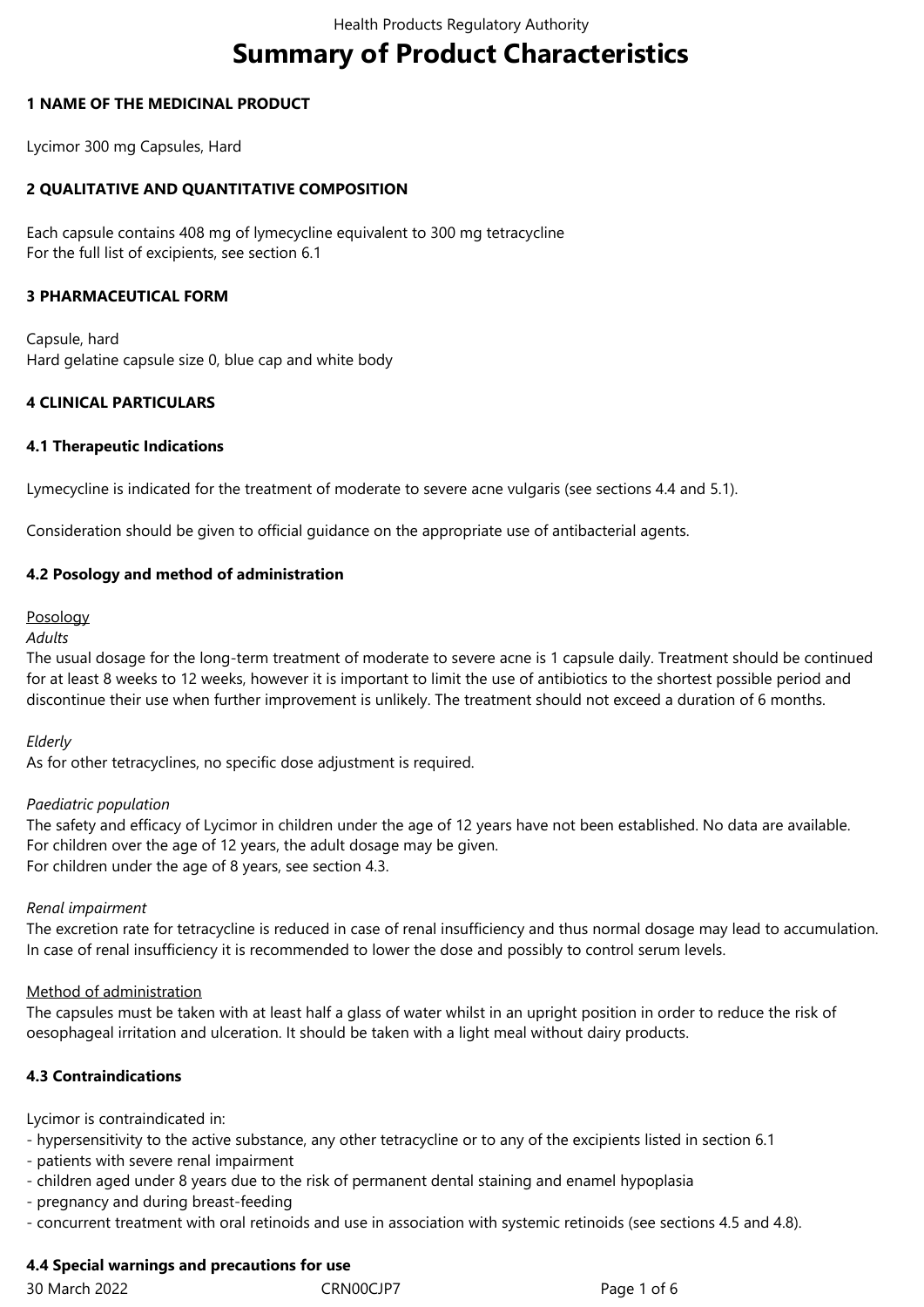#### Health Products Regulatory Authority

Prolonged use of broad spectrum antibiotics may result in the appearance of resistant organisms and superinfections.

Cross-resistance between tetracyclines may develop in micro-organisms, and cross sensitisation in patients.

Tetracyclines should only be used with caution in patients with hepatic dysfunction, lest accumulation occurs with increased toxicity. Careful monitoring of dosage by serum levels is necessary. High dosage of tetracyclines may be hepatotoxic and great care should be used with concurrent administration of other hepatotoxic drugs.

Tetracyclines may cause photosensitivity reactions, manifested by an exaggerated sunburn; however, very rare cases have been reported with lymecycline. Patients should be informed that this reaction may occur and be warned to avoid direct exposure to natural and artificial sunlight and that treatment should be discontinued at the first evidence of skin erythema or skin discomfort.

May cause exacerbation of systemic lupus erythematosus.

Can cause weak neuromuscular blockade so should be used with caution in Myasthenia Gravis.

Tetracyclines are absorbed to some extent by developing bones and teeth and may produce staining and enamel hypoplasia.

Tetracyclines should only be administered with great caution in patients with renal insufficiency, lest accumulation occurs with increased toxicity. Dosage may require reduction. High dosage of tetracyclines may be nephrotoxic.

Diarrhoea/pseudomembranous colitis caused by *Clostridium difficile* may occur. Patients with diarrhoea should therefore be monitored closely.

Bulging fontanelles in infants and benign intracranial hypertension in adults has been reported during treatment with tetracyclines. Therefore treatment should cease if evidence of raised intracranial pressure develops during treatment with lymecycline.

Regarding moderate acne vulgaris, lymecycline is indicated only if topical treatment is not effective.

## **4.5 Interaction with other medicinal products and other forms of interactions**

The absorption of tetracyclines may be affected by the simultaneous administration of calcium, aluminium, didanosine, magnesium, bismuth and zinc salts, antacids, bismuth containing ulcer-healing drugs, iron preparations and quinapril.

The following combinations should be avoided:

- Antacids: Antacids containing di- or tri-valent cations form chelate complexes with tetracyclines, resulting in reduced absorption. Sodium bicarbonate has been reported to inhibit the absorption of tetracyclines due to change in pH.
- Quinapril: Quinapril tablets contain magnesium which forms chelate complexes with tetracycline resulting in reduced absorption.
- Didanosine: Didanosine in tablet form contains trivalent cations which form chelate complexes with tetracycline resulting in reduced absorption. There are however no experimental studies.
- Systemic retinoids including oral retinoids and vitamin A (more than 10,000 IU/day): Increased risk of benign intracranial hypertension.
- Diuretics: Association with rises in blood urea nitrogen levels.

Combinations where dose adjustment is recommended:

- Zinc, calcium, iron, sucralfate: In concomitant treatment, the absorption of tetracyclines is reduced. These products should not be taken within two to three hours before or after taking lymecycline capsules.
- Anticoagulants: An increase in the effects of oral coumarin-type anticoagulants may occur with tetracyclines increasing the risk for bleeding.

30 March 2022 CRN00CJP7 Page 2 of 6 An increase in the effects of anticoagulants may occur with tetracyclines.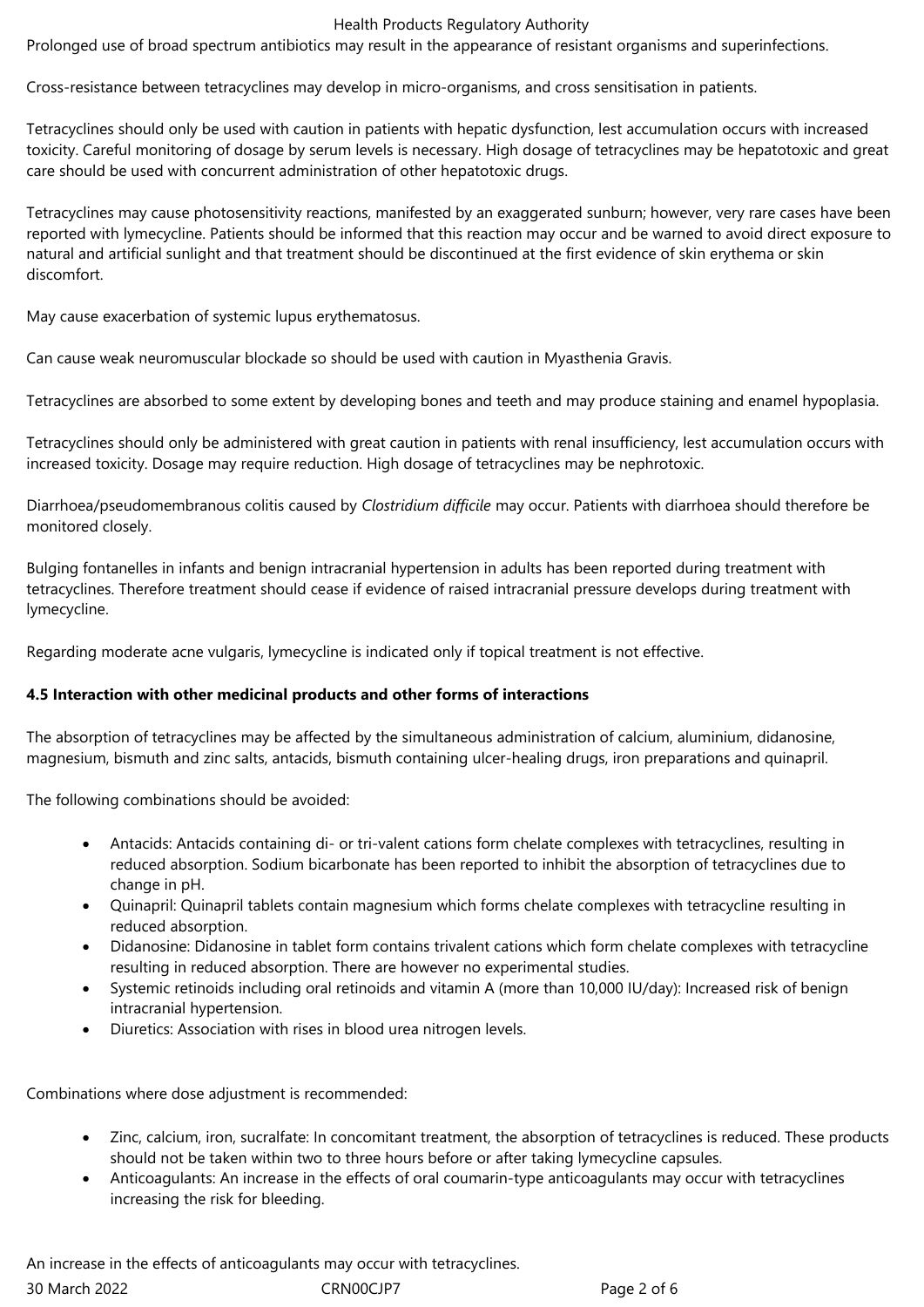#### Health Products Regulatory Authority

Concomitant use of diuretics should be avoided because of their association with rises in blood urea nitrogen levels.

Lymecycline could cause false-positive urine glucose determinations. It could also interfere with fluorometric determinations of urine catecholamines resulting in falsely increased values (Hingerty's method).

#### **4.6 Fertility, pregnancy and lactation**

#### **Pregnancy**

The effect of tetracycline on embryofoetal development in animals has not been reported.

Tetracyclines readily cross the placenta barrier.

Tetracyclines are selectively absorbed by developing bones and teeth and may cause dental staining and enamel hypoplasia. Therefore, lymecycline should not be administered to pregnant women (see section 4.3).

#### Breastfeeding

Tetracyclines are distributed into milk.Therefore, lymecycline should not be administered to breast-feeding women (risk of enamel hypoplasia or dental dyschromia in the infant) (see section 4.3).

#### **Fertility**

In humans, the effect of lymecycline on fertility is unknown. In the rat, tetracyclines caused a reduction in the weight of the testis, epididymis and seminal vesicle. In addition a reduction in sperm motility, percentage live spermatozoa and changes in testicular histopathology were noted.

#### **4.7 Effects on ability to drive and use machines**

No studies on the effects on the ability to drive and use machines have been performed

#### **4.8 Undesirable effects**

The most frequently reported adverse events with lymecycline are gastrointestinal disorders of nausea, abdominal pain, diarrhoea (these symptoms can be alleviated by taking the capsules in with a meal) and nervous system disorder of headache.

The most serious adverse events reported with lymecycline are Stevens-Johnson syndrome, anaphylactic reaction, angioneurotic oedema and intracranial hypertension.

The following definitions of frequencies are used: Common (≥1/100 to <1/10) Not known (cannot be estimated from the available data)

| <b>System Organ Class</b>                         | <b>Frequency</b> | <b>Adverse Reaction</b>     |
|---------------------------------------------------|------------------|-----------------------------|
| Not known<br>Blood and lymphatic system disorders | Neutropenia      |                             |
|                                                   |                  | Thrombocytopenia            |
| Not known<br>Immune system disorders              |                  | Anaphylactic reaction       |
|                                                   |                  | Hypersensitivity            |
|                                                   |                  | Urticaria                   |
|                                                   |                  | Angioneurotic oedema        |
| Nervous system disorders                          | Common           | *Headache                   |
|                                                   |                  | <b>Dizziness</b>            |
|                                                   | Not known        | **Intracranial hypertension |
| Eye disorders                                     | Not known        | *Visual disturbance         |
| Gastrointestinal disorders                        |                  | Nausea                      |
|                                                   | Common           | Abdominal pain              |
|                                                   |                  | Diarrhoea                   |
|                                                   |                  | Epigastralgia               |
|                                                   | Not known        | Glossitis                   |
|                                                   |                  | Vomiting                    |
|                                                   |                  | Enterocolitis               |
| Not known<br>Hepatobiliary disorders              |                  | Jaundice                    |
|                                                   |                  | <b>Hepatitis</b>            |
| 30 March 2022<br>CRN00CJP7                        |                  | Page 3 of 6                 |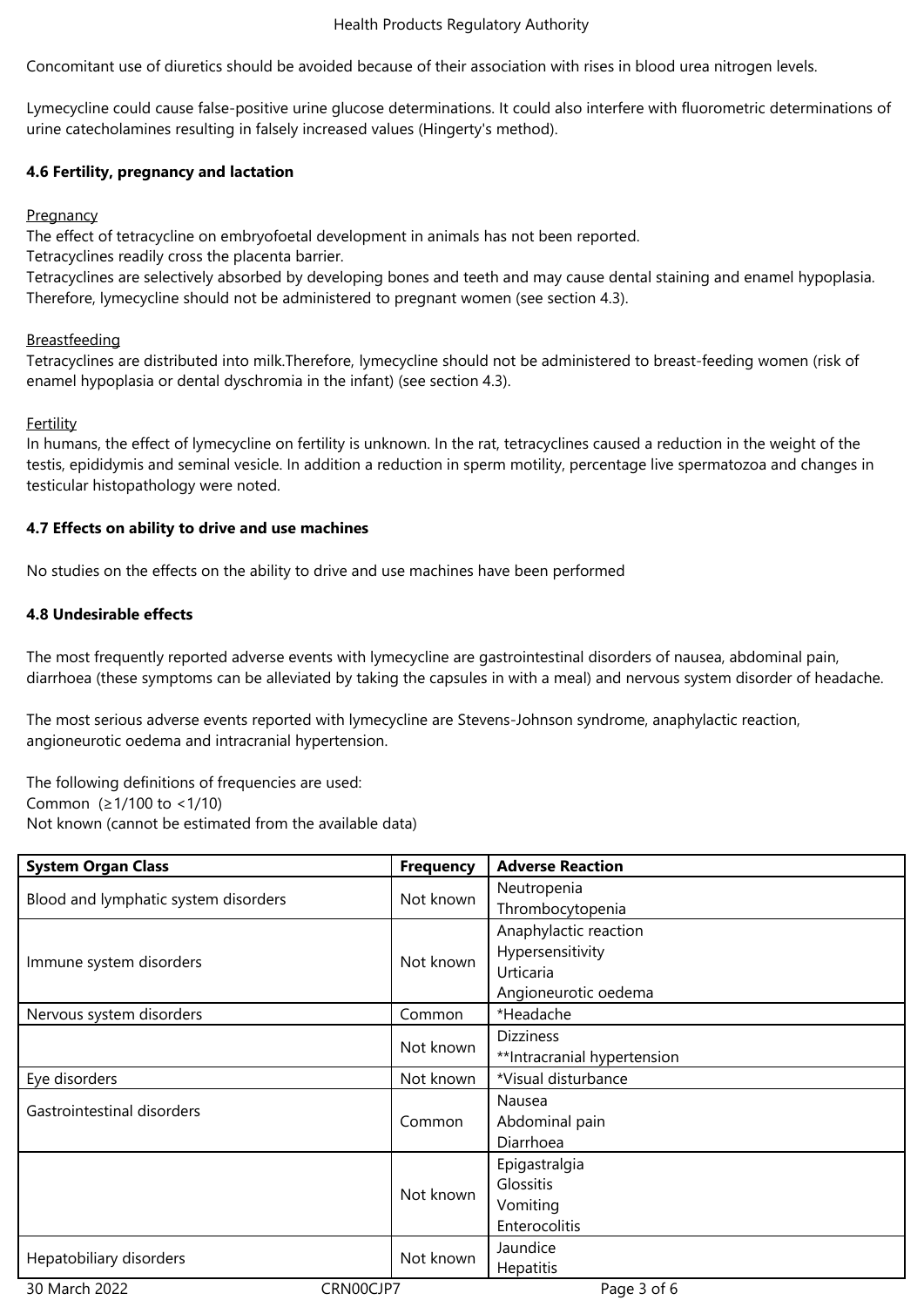| <u>-Skill allu subcutalleous tissues disoluei s</u>              | <u>IVUL KIIUWIT</u> | Pruritus<br>Stevens-Johnson syndrome                                                         |
|------------------------------------------------------------------|---------------------|----------------------------------------------------------------------------------------------|
| General disorders and administration site conditions   Not known |                     | Pyrexia                                                                                      |
| Investigations                                                   | . Not known         | Transaminases increased<br>Blood alkaline phosphatase increased<br>Blood bilirubin increased |

\*The occurrence of clinical symptoms including visual disturbance or headache should raise the possibility of the diagnosis of intracranial hypertension.

\*\*The treatment should be interrupted if raised intra-cranial pressure is suspected during lymecycline treatment.

#### General tetracyclines adverse events

Benign intracranial hypertension and bulging fontanelles in infants were reported with tetracyclines with possible symptoms of headaches, visual disturbances including blurring of vision, scotomata, diplopia or permanent visual loss.

The following adverse effects were reported with tetracyclines in general and may occur with lymecycline: dysphagia, oesophagitis, oesophageal, ulceration, pancreatitis, teeth discolouration, hepatic failure, systemic lupus erythematosus.

Dental dyschromia and/or enamel hypoplasia may occur if the product is administered in children younger than 8 years of age.

Haemolytic anaemia, eosinophilia and other hematologic disorders have been reported with tetracycline treatment.

Extra-renal hyperazotemia linked to an anti-anabolic effect which may be intensified by the association with diuretics has been reported with tetracycline treatment.

As with all antibiotics overgrowth of non susceptible organisms may cause candidiasis, pseudomembranous colitis (*Clostridium Difficile* overgrowth), glossitis, stomatitis, vaginitis or staphyloccocal enterocolitis.

#### Reporting of suspected adverse reactions

Reporting suspected adverse reactions after authorisation of the medicinal product is important. It allows continued monitoring of the benefit/risk balance of the medicinal product. Healthcare professionals are asked to report any suspected adverse reactions via HPRA Pharmacovigilance, Website: www.hpra.ie.

## **4.9 Overdose**

There is no specific treatment, but gastric lavage should [be performed](http://www.hpra.ie/) as soon as possible. Supportive measure should be instituted as required and a high fluid intake maintained.

## **5 PHARMACOLOGICAL PROPERTIES**

#### **5.1 Pharmacodynamic properties**

Pharmacotherapeutic group: Tetracyclines, ATC code: J01AA04

#### Mechanism of action

Tetracyclines provide bacteriostatic action at the available plasma and tissue concentrations and are effective against intracellular and extracellular organisms. Their mechanism of action is based on an inhibition of ribosomal protein synthesis. Tetracyclines block the access of the bacterial aminoacyl-tRNA to the mRNA-ribosome complex by binding to the 30S subunit of the ribosome, thus preventing the addition of amino acids to the growing peptide chain in protein synthesis. When given at therapeutically attainable concentrations their toxic effect is limited to the bacterial cells.

The exact mechanisms by which tetracyclines reduce lesions of acne vulgaris have not been fully elucidated; however, the effect appears to result in part from the antibacterial activity of the drugs. Following oral administration, the drugs inhibit the growth of susceptible organisms (mainly *Propionibacterium acnes*) on the surface of the skin and reduce the concentration of free fatty acids in sebum. The reduction in free fatty acids in sebum may be an indirect result of the inhibition of lipase-producing organisms which convert triglycerides into free fatty acids or may be a direct result of interference with lipase production in these organisms. Free fatty acids are comedogenic and are believed to be a possible cause of the inflammatory lesions, e.g. papules, pustules, nodules, cysts, of acne. However, other mechanisms also appear to be involved because clinical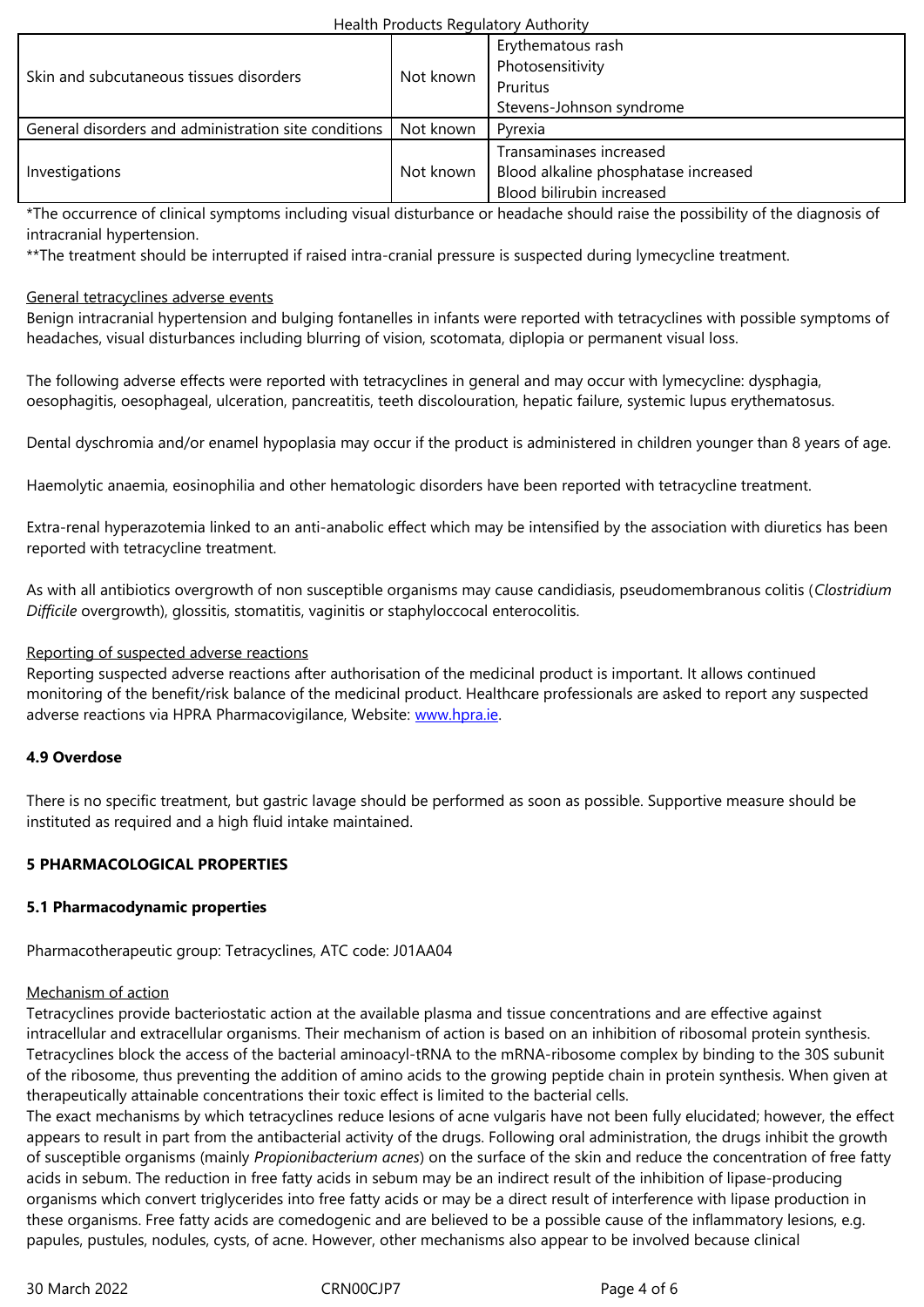#### Health Products Regulatory Authority

improvement of acne vulgaris with oral tetracycline therapy does not necessarily correspond with a reduction in the bacterial flora of the skin or a decrease in the free fatty acid content of sebum.

#### Mechanism of resistance

Tetracycline resistance in propionibacteria is usually associated with a single point mutation within the gene encoding 16S rRNA. Clinical isolates resistant to tetracycline were found to have cytosine instead of guanine at a position cognate with *Escherichia coli* base 1058. There is no evidence that ribosome mutations can be transferred between different strains or species of propionibacteria, or between propionibacteria and other skin commensals.

Resistance to the tetracyclines is associated with mobile resistance determinants in both staphylococci and coryneform bacteria. These determinants are potentially transmissible between different species and even different genera of bacteria.

In all three genera, cross-resistance with the macrolide-lincosamide-streptogramin group of antibiotics cannot be ruled out.

Strains of propionibacteria resistant to the hydrophilic tetracyclines are cross-resistant to doxycycline and may or may not show reduced susceptibility to minocycline.

#### **Breakpoints**

No breakpoints are listed for *Propionibacterium acnes* in the current EUCAST tables.

Susceptibility to tetracyclines of species relevant to the approved indication

| Commonly susceptible species                 |  |  |
|----------------------------------------------|--|--|
| Gram-positive Anaerobes                      |  |  |
| Propionibacterium acnes (clinical isolates)* |  |  |

\*Even if resistance to cutaneous propionibacteria is detected, this does not automatically translate into therapeutic failure, since the anti-inflammatory activity of the tetracyclines is not compromised by resistance in the target bacteria.

#### **5.2 Pharmacokinetic properties**

During absorption lymecycline is quickly hydrolysed to active tetracycline and other, inactive, constituents. Free tetracycline, which is quickly absorbed, gives therapeutic serum concentrations (>1 microgram/ml) for at least 12 hours. Therapeutic serum concentrations are reached within one hour and maximum serum concentrations (2‑3 microgram/ml) are reached within 2‑3 hours. Doubling the dose gives 80% increase in serum concentrations.

The serum half-life of lymecycline is approximately 10 hours.

## **5.3 Preclinical safety data**

There are no non-clinical data of relevance to the prescriber which are additional to that already included in other sections of this SmPC.

## **6 PHARMACEUTICAL PARTICULARS**

#### **6.1 List of excipients**

Silica colloidal, hydrated Magnesium stearate

Capsule Body: Titanium dioxide (E171) Gelatine

30 March 2022 CRN00CJP7 Page 5 of 6 Capsule Cap: Indigo carmine (E132) Black iron oxide (E172) Titanium dioxide (E171) Yellow iron oxide (E172)